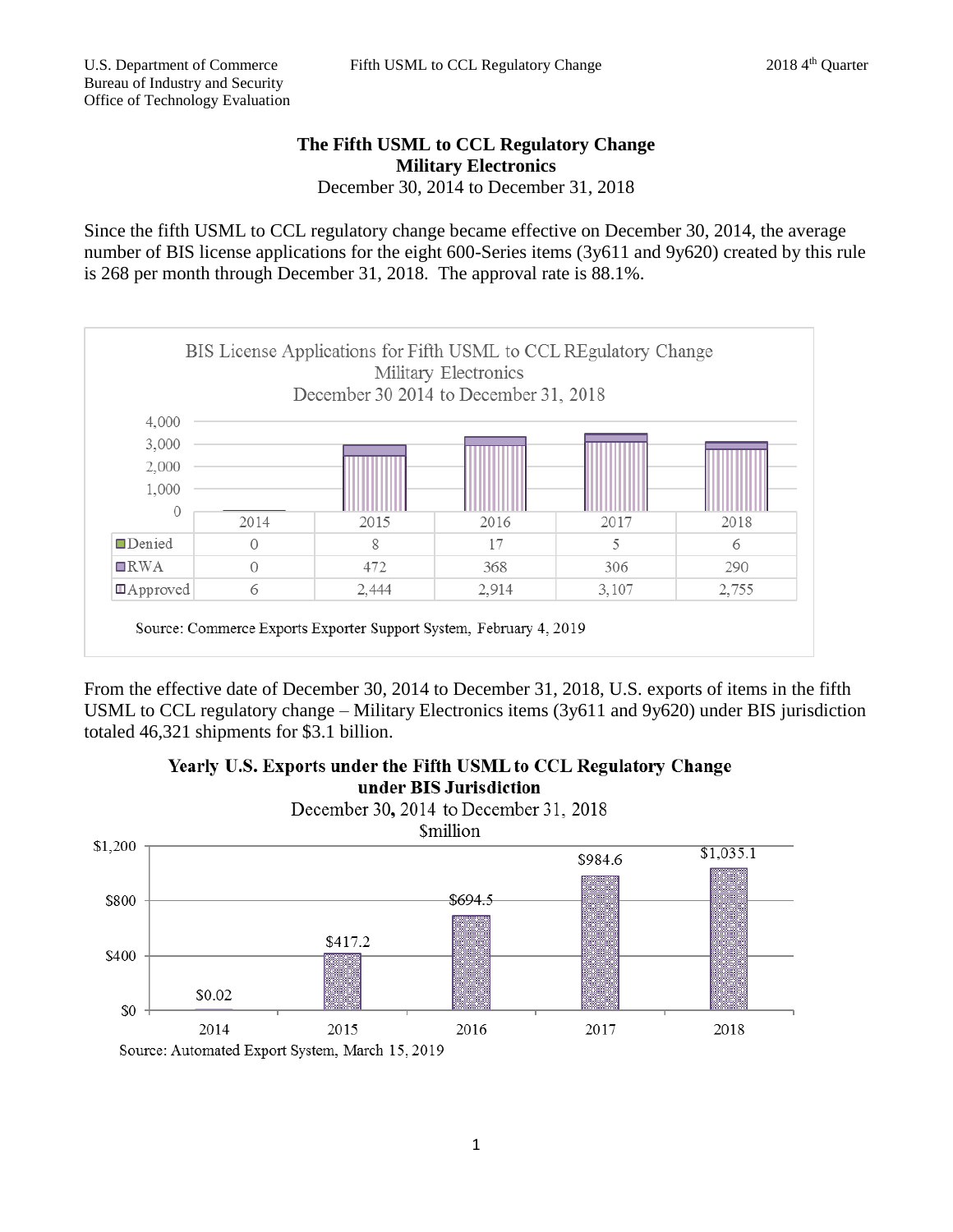

| The Fifth USML to CCL Regulatory Change-Military Electronics<br>Top 15 Destinations of U.S. Exports under BIS Jurisdiction |                |                |                         |                  |
|----------------------------------------------------------------------------------------------------------------------------|----------------|----------------|-------------------------|------------------|
| December 30, 2014 to December 31, 2018                                                                                     |                |                |                         |                  |
|                                                                                                                            |                | % of Total     | Value                   |                  |
| Country                                                                                                                    | Shipment Count | Shipment Count | <i><b>\$million</b></i> | % of Total Value |
| Japan                                                                                                                      | 5,543          | 12.0%          | \$862.0                 | 27.6%            |
| United Kingdom                                                                                                             | 6,322          | 13.6%          | \$261.5                 | 8.4%             |
| Saudi Arabia                                                                                                               | 1,087          | 2.3%           | \$234.5                 | 7.5%             |
| South Korea                                                                                                                | 2,464          | 5.3%           | \$197.2                 | 6.3%             |
| <b>United Arab Emirates</b>                                                                                                | 698            | 1.5%           | \$181.7                 | 5.8%             |
| Australia                                                                                                                  | 2,117          | 4.6%           | \$156.4                 | 5.0%             |
| Canada                                                                                                                     | 2,876          | 6.2%           | \$149.0                 | 4.8%             |
| Germany                                                                                                                    | 2,474          | 5.3%           | \$117.5                 | 3.8%             |
| Italy                                                                                                                      | 2,330          | 5.0%           | \$105.6                 | 3.4%             |
| <b>Israel</b>                                                                                                              | 1,937          | 4.2%           | \$92.8                  | 3.0%             |
| Taiwan                                                                                                                     | 585            | 1.3%           | \$77.6                  | 2.5%             |
| France                                                                                                                     | 1,905          | 4.1%           | \$71.8                  | 2.3%             |
| Turkey                                                                                                                     | 1,077          | 2.3%           | \$65.9                  | 2.1%             |
| Denmark                                                                                                                    | 723            | 1.6%           | \$59.1                  | 1.9%             |
| Mexico                                                                                                                     | 3,635          | 7.8%           | \$54.9                  | 1.8%             |
| <b>Top 15 Total</b>                                                                                                        | 35,773         |                | \$2,687.5               |                  |
| <b>Top 15 Total/Grand Total</b>                                                                                            |                | 77.2%          |                         | 86.0%            |
| <b>Grand Total</b>                                                                                                         | 46,321         |                | \$3,124.6               |                  |
| Source: Automated Export System, March 15, 2019                                                                            |                |                |                         |                  |